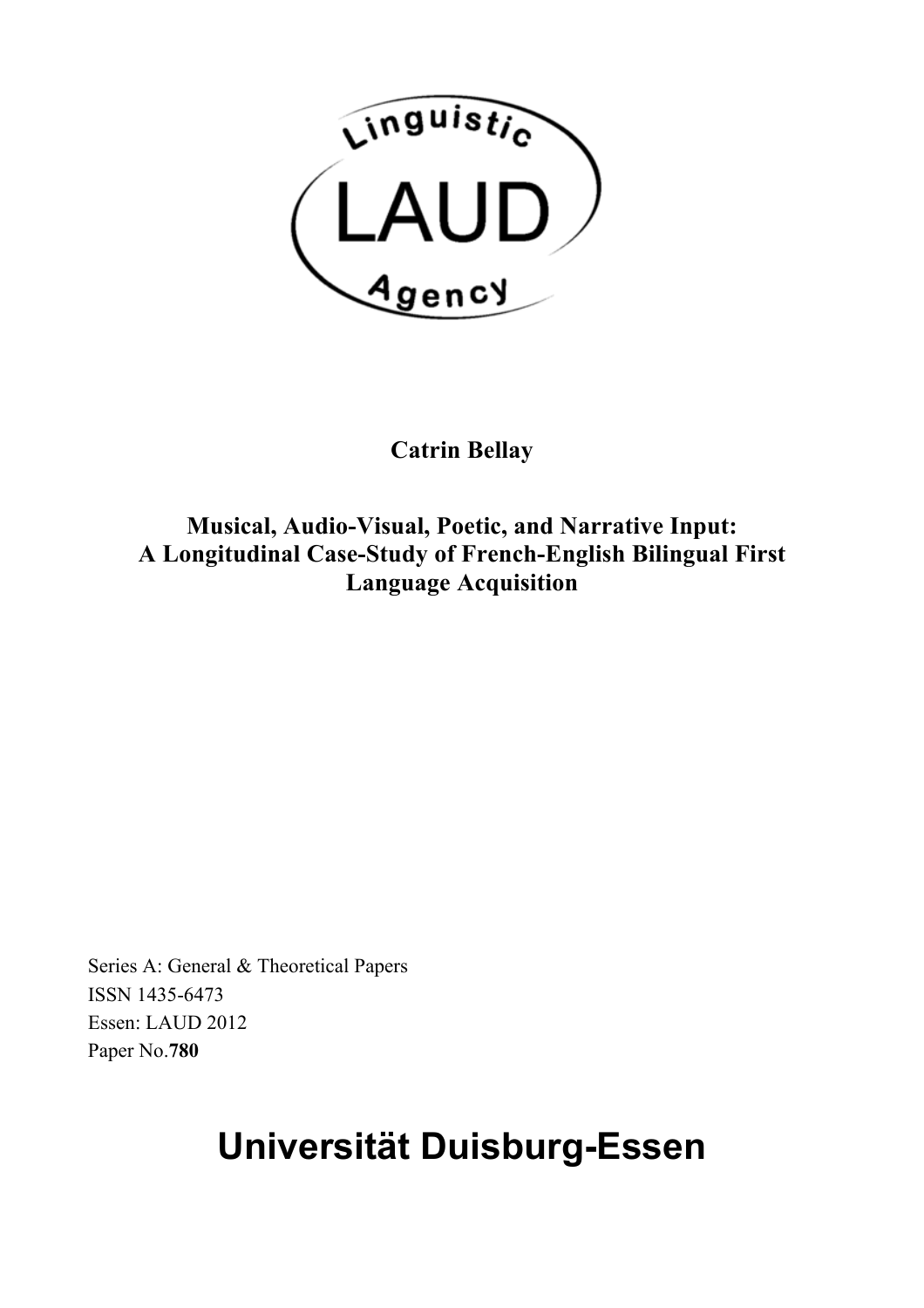# **Catrin Bellay**

Université de Nantes, France

**Musical, Audio-Visual, Poetic, and Narrative Input: A Longitudinal Case-Study of French-English Bilingual First Language Acquisition**

Copyright by the author Reproduced by LAUD 2012 Linguistic Agency Paper No.780 Universitätsstr. 12

Series A University of Duisburg-Essen General and Theoretical FB Geisteswissenschaften D- 45117 Essen

Order LAUD-papers online: http://www.linse.uni-due.de/linse/laud/index.html Or contact: laud@uni-due.de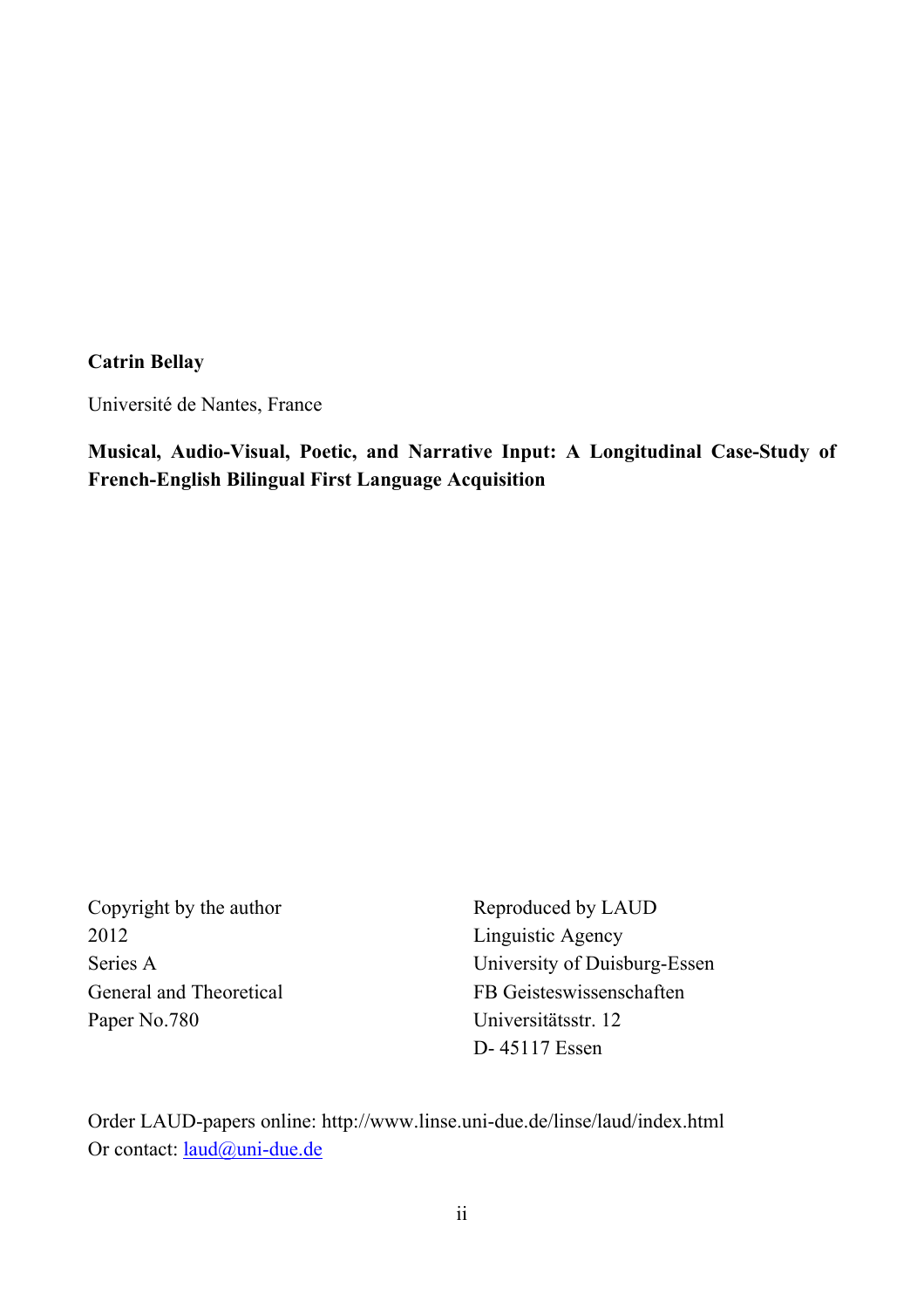Catrin Bellay

Université de Nantes, Centre de Recherches sur les Identités Nationales et l'Interculturalité (CRINI).

# **Musical, Audio-Visual, Poetic, and Narrative Input: A Longitudinal Case-Study of French-English Bilingual First Language Acquisition**

## **Introduction**

In what way do stories, songs, rhymes and audio-visual media contribute to the acquisition of two languages and two cultures? This study is an attempt to answer that question by observing four children growing up with two languages. As the mother of four simultaneous French-English bilinguals, I have a privileged observational position. Since the birth of my eldest child, I have been keeping diaries noting observations related to language acquisition, and making and transcribing video sequences. The starting point of the study was my desire to understand bilingual language acquisition and the cognitive organisation of two languages. As time went on, I began to observe some interesting behaviour which led me to examine more closely the role of stories, songs and audio-visual media in the acquisition process. I noticed that the children were re-using, in their own language production, phrases that they had encountered in these sources of input. Upon closer analysis of such examples, it became apparent that these phrases were often identifiable as instances of formulaic language. Observation of the children's bilingualism also revealed the fascinating process of the acquisition of natural translation competence, a process in which examples of formulaic language can be analysed with interesting results. The discussion of the relationship between language and culture, and the transmission of culture from one generation to the next, can also refer to examples from this case-study, as can discussion of bilingual and bicultural identity. Is the process of linguistic appropriation which we seem to observe paralleled by a similar process of cultural and even philosophical appropriation? Are the two inextricably linked? And how are these relationships and processes revealed through translation? Is it possible, or desirable, to truly say the same thing in two different languages? Do the children learn different approaches to the subject matter, to their way of thinking about things and interacting with other people, as a result of, or function of, successful interaction in two languages? There is so much more to be taken into account than the acquisition of two grammatical systems and two lexicons. The children are required to demonstrate a keen sense of interlocutor sensitivity when dealing with speakers of either language. Not only must they know which words to use and how to combine them, but they must know which notions are shared, acceptable, understandable, which manner of communicating is required. All children need to develop skills in discerning what is required in different circumstances and when interacting with different people. Does the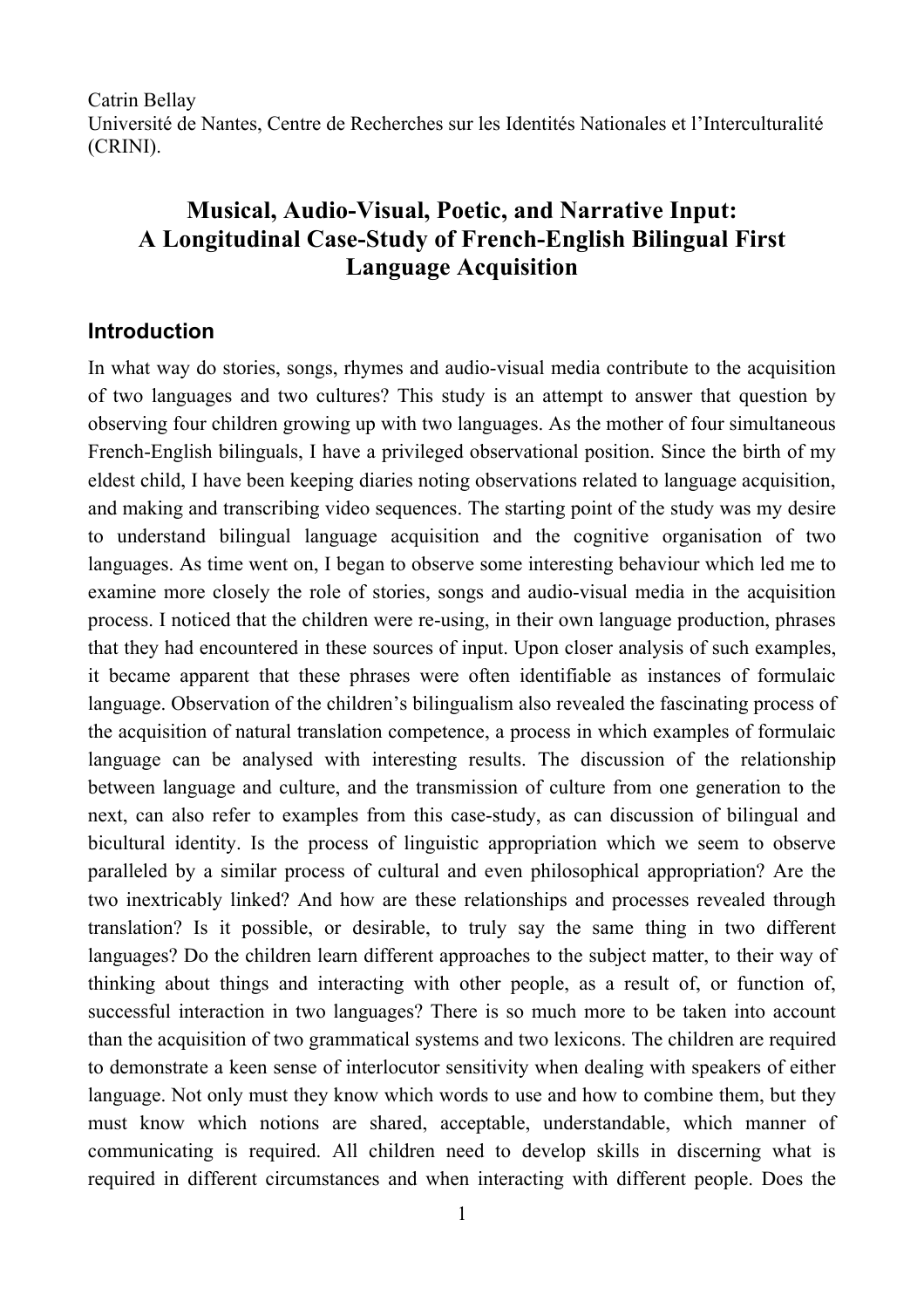bilingual, bicultural child need to double these skills and the knowledge required for them? Exposure to stories, songs, and audio-visual media can help children to acquire that knowledge, to practice those skills. I will categorise these sources of input in the following way: songs will be referred to as musical input; children's television programmes and films, including those made with human presenters and actors, as well as animation, will be referred to as audio-visual input; poetic input refers to rhymes, such as nursery rhymes, but can also refer to the rhyming elements in songs and narratives; narrative input refers to stories for children, with some overlap into poetic input, since many children's stories are rhyming narratives. I will use the acronym MAPNI to refer to this Musical, Audio-visual, Poetic, and Narrative Input.

# **The Case Study and the Corpus**

The children concerned by this study were born in 2003, 2005, 2006, and 2010 and so are presently aged 8;9, 6;7, 5;0, and 1;0. In the corpus examples, the children are referred to by the first two letters of their names and their ages, at the time of the example, are included in brackets. I am referred to as C and their father as E. The corpus comprises a mixture of diary notes and transcribed video recordings. I do not attempt to record everything the children say; I confine my note-taking to examples that demonstrate the re-use of language encountered in MAPNI and examples of translation of MAPNI. This is not only for practical reasons, but also since the choice of studying the role of MAPNI in bilngual acquisition is a way of providing a framework within which to examine the relationship between input and output. Most of the more interesting examples are in the form of diary notes. There is often a delay between hearing something interesting and being able to write it down, so some error in transcription may occur. A certain amount of luck is required to capture relevant examples on video. For this reason, some video sequences were set up with specific purposes in mind, for example recording our conversation while reading or watching a film together. The difficulties of capturing relevant examples of re-use on video are far outweighed by the advantages of being present as the children's mother and not just a researcher with weekly visits. I am able to hear examples in many contexts, at any time of day (or night!), and analyse them with rich interpretation thanks to my detailed knowledge of the children's linguistic experience, particularly concerning English.

#### **Some Examples of Re-Use**

Many examples from the corpus illustrate the way the children seem to be reminded of MAPNI by a context or a phrase which triggers their re-use of previously encountered language.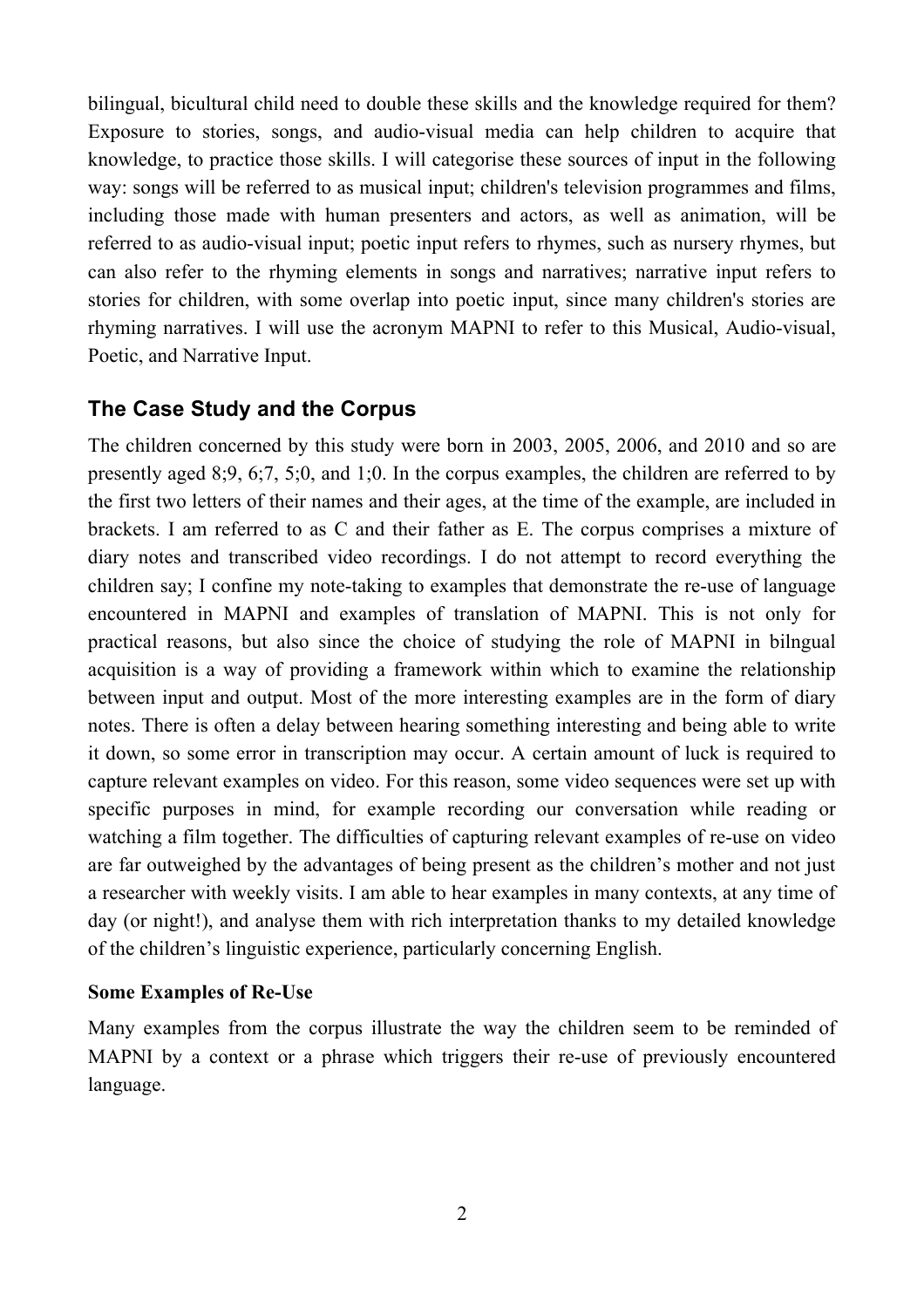Example 1) C: Put your hood up. It's raining. Ow  $(2,2)$ : It's pouring?

In example (1) Owen is reminded of the song 'It's raining, it's pouring, the old man is snoring..' I know that this is an example of re-use from MAPNI rather than from ordinary speech because this formulation was only encountered by Owen in that particular source of input. If I were referring to heavy rainfall, I would not use this formulation but would prefer something like 'it's tipping down'.

Example (2) Lo (4;3): (*seeing a little boy on TV going out in the rain*) Raindrops keep falling on his head.

Again, the re-used sequence is directly borrowed from a song. It was said in a conversational intonation, not as a sung or quoted borrowing. The formulation of this sequence is specific to the lyrics of the song. In conversational dialogue we would say 'raindrops *are* falling on his head'.

Example (3) C: (to E) that'll teach you Lo  $(4:6)$ : that'll teach him a lesson

From the intonation and stress he used, I could tell that Loïc was re-using, and adapting, a phrase from the story 'Thomas and James' in which Thomas says to the trucks "This'll teach you a lesson, this'll teach you a lesson", and the trucks reply, "Yes, it will. Yes, it will."

Some examples of re-use are only possible because of the bilingual nature of the children's linguistic experience. Loïc had watched an 'Oswald' cartoon in which Oswald does some baking. The ingredients are listed: flour, butter, sugar. Loïc confused 'flour' and 'flower'.

Example (4)

Lo (1;11;20): (*upon seeing a flower*) flower, butter, and sugar

Loïc had been watching Babar cartoons in French and I couldn't remember the English names of the characters, such as Flora instead of Fleur. The following example is translation to homophone confusion, reminding Loïc of the semantic association he had made the day before (in example 4).

Example (5)

C: Babar's children are called Alexander, Pom and Fleur.

Lo  $(1;11;21)$ : butter and sugar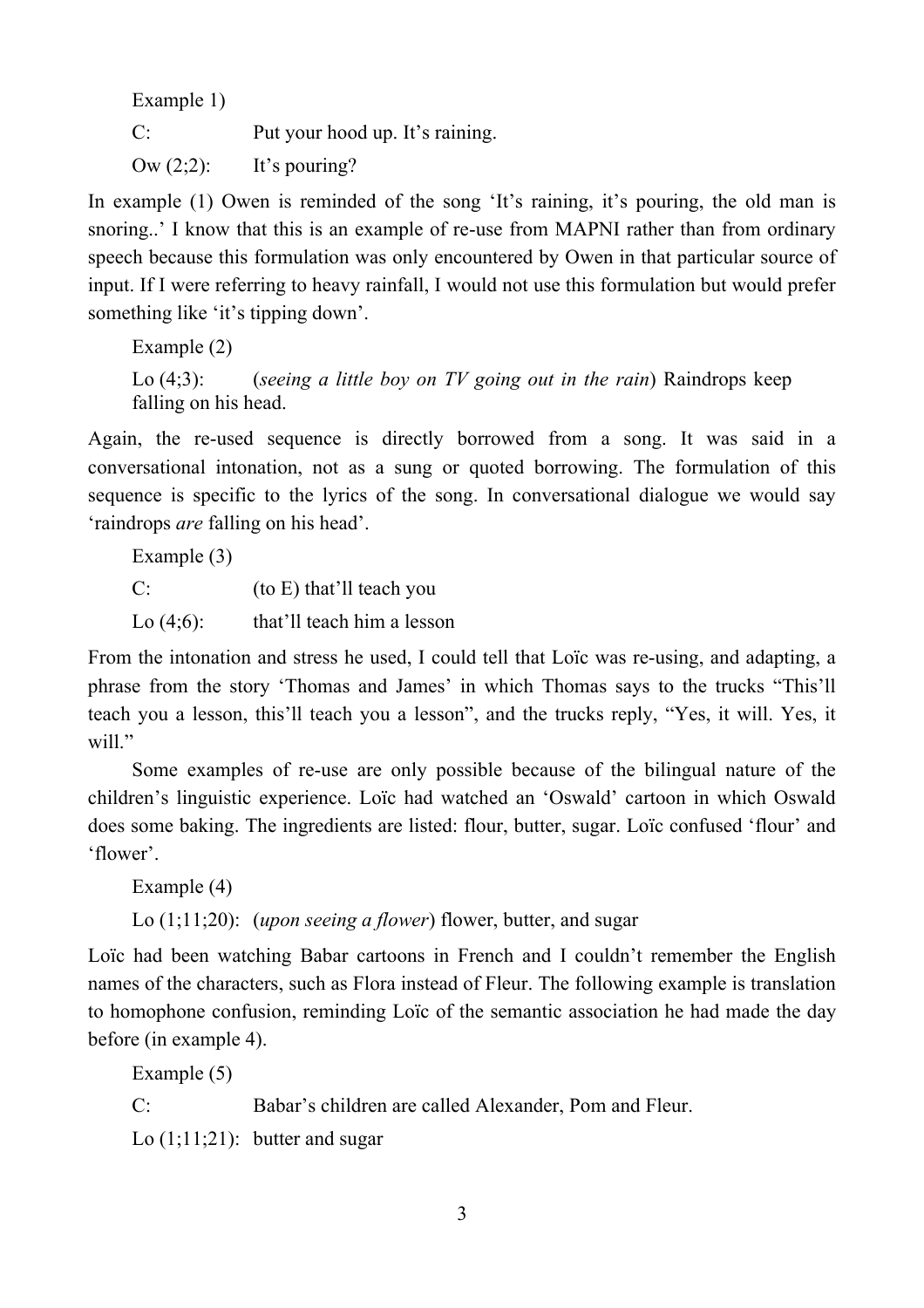#### **Why Is MAPNI So Relevant to Language Acquisition?**

Aside from the possibility that examples of re-use from MAPNI are a result of the quantity of exposure to MAPNI, we can also identify several characteristics of MAPNI which may contribute to its role in language acquisition. Children's songs, rhymes and sometimes television programmes, often use gestures and actions to help create links between words, movement and meaning. The relationship between movement and language learning has been identified as a key element both in first and second language acquisition, (e.g. Krashen, Asher). Very young infants can begin to communicate with gestures at an early stage, and gestures from MAPNI are often among the first to be adopted. For example, Owen's first communicative gesture, when aged 0;8, was a hand movement from a French children's song. This gesture quickly took on other more pragmatic meanings, thanks to the responses of his family and carer. Similarly, at 1;0;13, Léonie began trying to say a nursery rhyme that was only identifiable because of the accompanying gesture. Songs and rhymes can help infants by providing a favourable context for them to practise with language in a repetitive, context-based way. And because the context is easily recognised by family members and care-givers, it then leads the infant into a communicative role. Songs and rhymes can accompany other activities, often with semantic relevance as well as practical utility, for example saying the five fat sausages rhyme while waiting for the sausages to cook. The phonological features of MAPNI may be relevant to its role in language acquisition. Sanches and Kirshenblatt-Gimblett identify phonological and rhythmic/structural qualities in children's word play, including rhymes and riddles, that make them particularly salient for young children. They put the phonological level of language at the head of a list of children's concerns, which 'shift from phonological to grammatical to semantic and finally to the sociolinguistic level of language' (Sanches and Kirshenblatt-Gimblett 1976:102). They also point out that 'for a young child...the *phonological* component of language is much more strongly organized than the syntactic, semantic, or sociolinguistic' (*ibid*:77).

As the children grow and their linguistic skills progress, MAPNI can become relevant to them in ways that extend beyond form or the immediate mapping of 'here and now' experience onto linguistic symbols. Stories and television can provide children with experiences that are not possible within the confines of their own limited environment, and can enable them to deal hypothetically with issues that they have not yet encountered in reality. Also, despite their young audience and the informal, unprestigious, context of their telling, the stories, songs and rhymes that are part of MAPNI can sometimes be considered as having certain literary and cultural qualities. Since language and culture are intimately linked, folklore and nursery lore that provide small children access to both is valuable, particularly for bilingual children living in a monolingual community. Sharing and talking about MAPNI is a context within which parents and children can address issues of different beliefs and practices, and different language uses. Finally, the notion of convergence, the idea that children will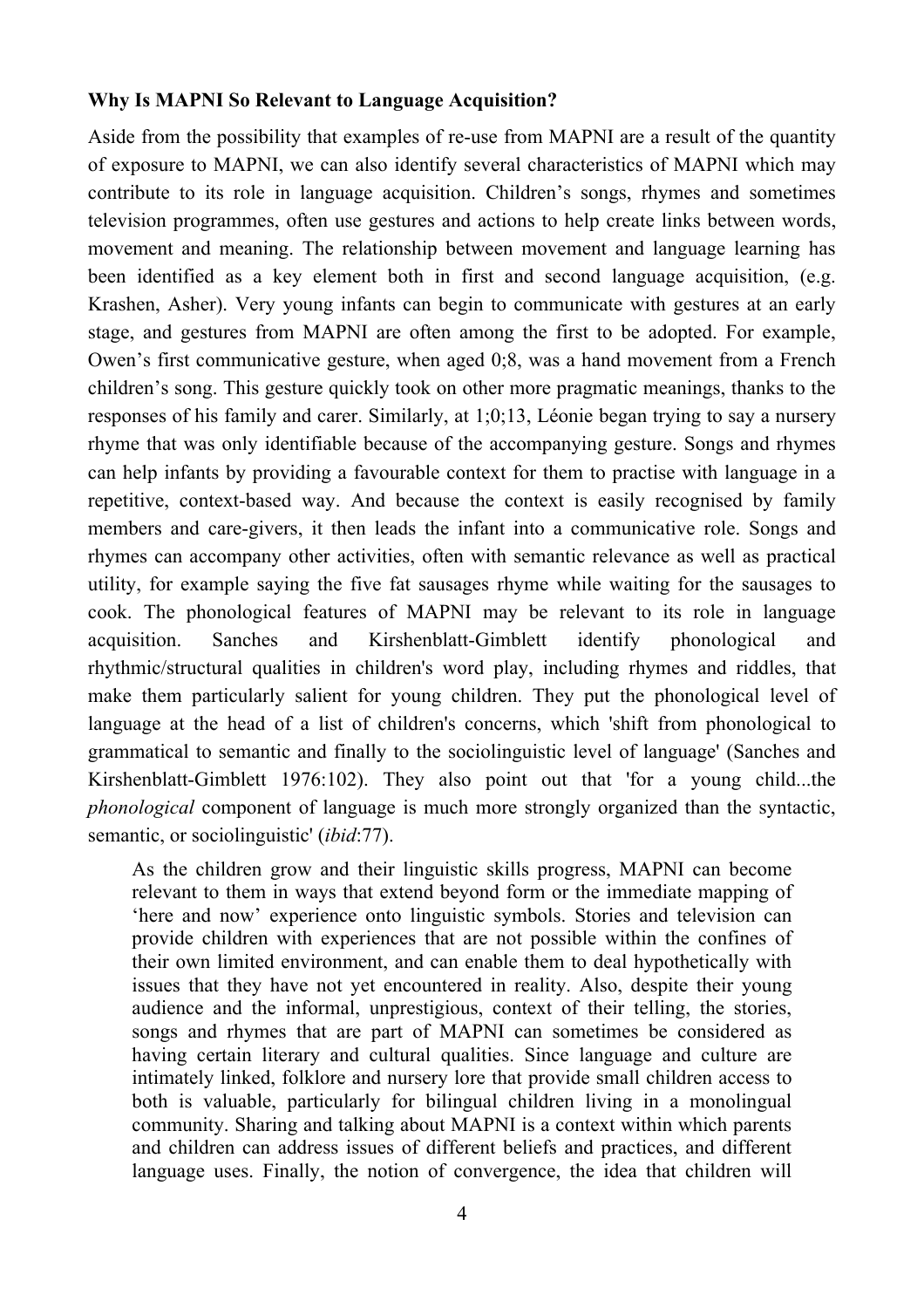imitate members of the surrounding speech community, motivated by a desire to sound like them and be recognised as belonging to that community, becomes particularly apparent in children's role-play games. The notion of convergence is applicable to language acquisition in general, but here its relevance can be applied to the way children will assign roles to themselves and others in order to act out scenes from daily life and from MAPNI. Children's stories, and particularly television, can provide models for role play, in which the model may or may not be adapted to the child's own life. If we consider that L2-speaking film and television characters represent the L2 speech community, and that L2 films and television are a proportionally major source of children's contact with that community (in lieu of regular, real, physical contact), then it is not unreasonable to suggest that when children imitate those characters and adopt their manners of speech, they are identifying with the represented speech community and wishing to be a part of it.

#### **Formulaic Language**

Many examples from the corpus can be identified as formulaic sequences. This suggests that MAPNI is rich in formulaic language and it is for this reason that children borrow and adapt whole sequences from MAPNI. In this way, MAPNI contributes to children's holistic language processing and production, particularly at a stage in their development when the balance of holistic to analytic processing is tipped towards more holistic processing. Alison Wray defines the formulaic sequence as, 'a sequence, continuous or discontinuous, of words or other elements, which is, or appears to be, prefabricated: that is stored and retrieved whole from memory at the time of use, rather than being subject to generation of analysis by the langauge grammar'. (Wray 2002:9). According to Wray's 'Needs Only Analysis (NOA), we break down linguistic material only when we need to in order to access or create new meaning' (Wray 2008:189). In other words, the default strategy for humans is 'to engage in the minimal possible processing capable of matching forms with meanings' (*ibid*:202). Formulaic language, which Wray has also termed multiword morpheme equivalence units (MEUs), is therefore the default processing option. Wray identifies three populations as especially fruitful for exploring the nature and role of formulaic language: young children, foreign/second language learners, and code-switchers (Wray 2002:39). Our subjects fit into all three categories. Wray proposes that formulaic language serves the function of promoting chldren's social and physical interests, as well as supporting language acquisition, and that language acquisition is a natural consequence of this function and is achieved by children's use of large units with complex meaning, which are analysed as little as possible.

Patterns of formulaicity in child language include fused strings, which the child has constructed and stored for subsequent retrieval. These strings may or may not be grammatical, and they will probably be used repeatedly. Also present are underanalyzed strings, such as *cup of tea*, which have a more complex structure than the child thinks they have, and display grammatical and/or lexical knowledge beyond the child's current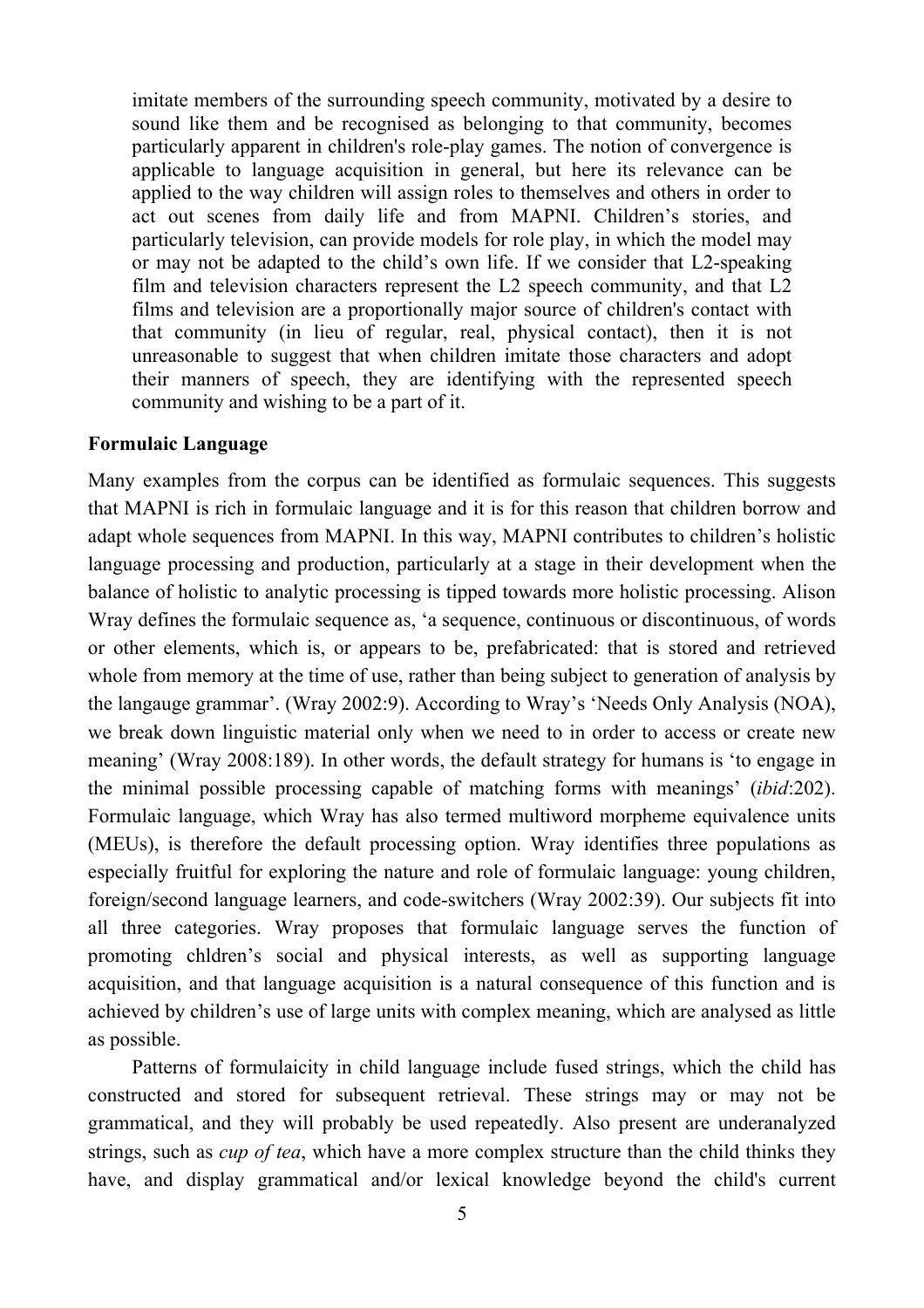generative capacities, (Wray 2002:106-7)*.* 'Some underanlayzed strings are specifically memorized, as opposed to just picked up, and they play a particular role in the linguistic behaviour of the child and its carers,' (*ibid*:108). Such strings are rhymes, songs, chants, and socializing institutionalized routines. 'In the case of songs and rhymes, having realized that the most important thing to do is reproduce the material as closely as possible to the original, the child may even fail to perceive it as message-carrying at all, or, at least, may consider the message incidental to the purpose of the learning. In this respect, the child is right, of course.' (*ibid*:109).

One of the main problems with formulaic sequences, from a research point of view, is the difficulty of their identification. 'The main reason for this difficulty is that the majority of formulaic sequences are, to the casual ear or eye, indistinguishable from novel strings because they are grammatically unexceptional and their meaning is entirely predictable' (Wray and Namba 2003:26). Wray and Namba's response to this problem is to propose a criterionbased approach to identification, with the aim of enabling the researcher 'to explore why he or she feels that a particular wordstring is formulaic, by establishing reliable justifications for that intuitive judgement' (*ibid*:27). Another advantage of being a parent/researcher is that I am able to make judgements based on detailed knowledge of the children's linguistic capacities and their input experience, something which helps particularly with the identification of formulaic sequences.

#### **Institutionalized Routines**

In the classic English children's story 'The Tiger Who Came to Tea' by Judith Kerr, published in 1968, Sophie and her mother are interrupted during tea by a tiger who asks to be invited in because he is hungry. The tiger eats and drinks everything in the house and then says, "Thank you for my nice tea. I think I'd better go now." As the quotation indicates, this tiger is quite the gentleman, and although he goes as far as emptying the taps of all their water, and even eats Daddy's dinner, he is remarkably gentle and polite. Sophie clearly enjoys his visit immensly and there is a definite note of regret when, at the end of the story, we realise he will probably never call again. The children in this study not only enjoyed listening to the story many times, they also had fun role-playing the story with me, taking it in turns to play the different characters. The first reason for noting this story is because the children re-used the previously quoted dialogue as their own means of communication.

Example (11)

(I had made some soup for dinner, but the children didn't like it. They could see I was disappointed so when leaving the table they thanked me and excused themselves politely.)

- Lo  $(5,5)$ : Thank you for my nice dinner. It was very nice.
- Me (3;3): Thank you for my nice dinner. I'd better go now.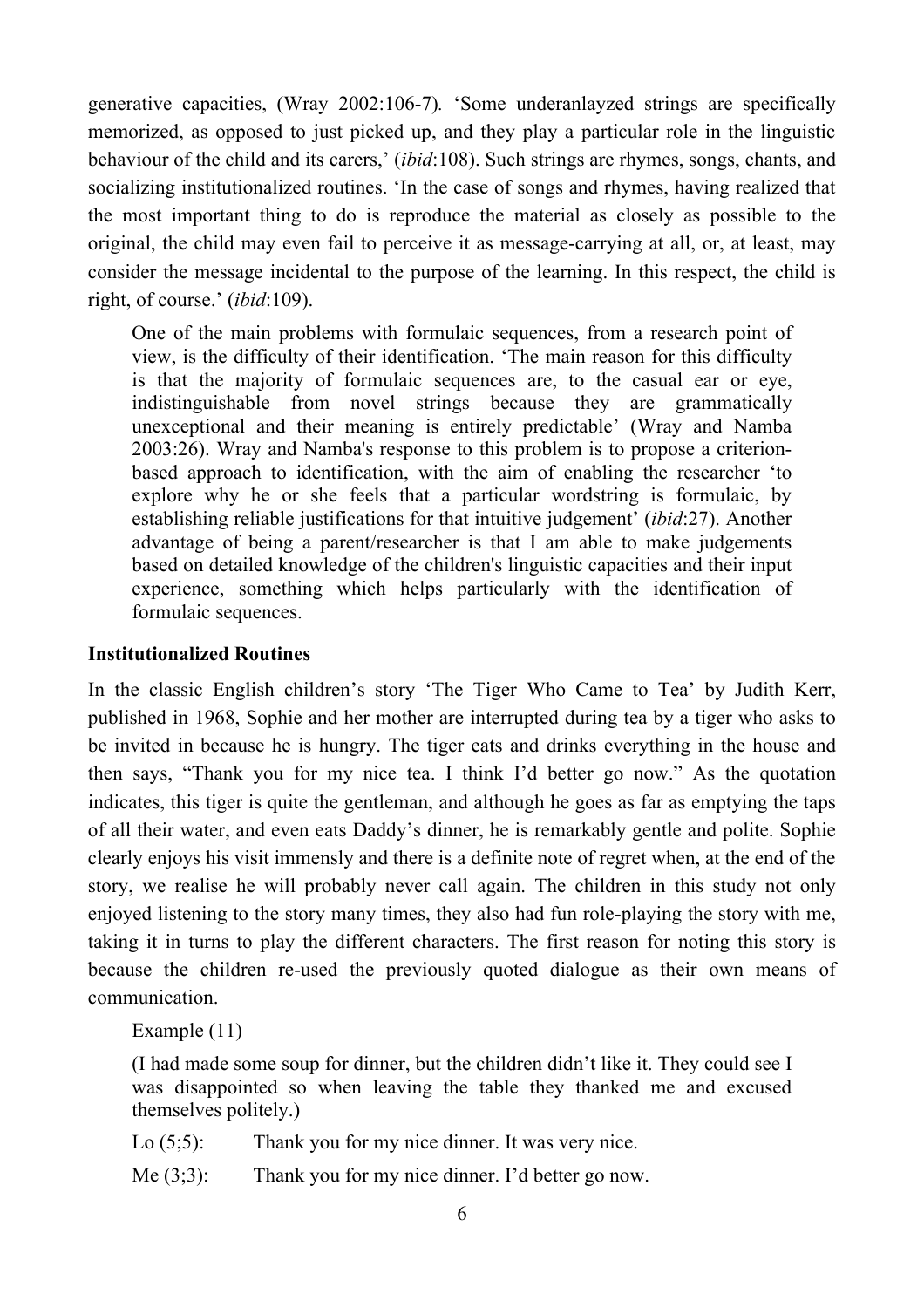This example illustrates the way context can trigger the memory and re-use of phrases encountered in MAPNI. From a linguistic perspective, it is interesting to note the way the original phrase was slightly altered to suit the interaction for which it was re-used: 'tea' becomes 'dinner'. It is possible that the children did not consciously borrow this dialogue. Loïc's phrasing is not necessarily inspired by the story and could be simply a polite formula that he has acquired. Meriel, on the other hand, appears to be (unconsciously?) reminded of the story both by the context and by what Loïc said. She repeats his polite formula and then adds a direct quote from the tiger. I don't believe she was pretending to be the tiger at that moment. I believe she was re-using his phrase as a means of communicating in a way she had construed to be appropriate thanks to her exposure to the story. In fact, the wording is not really suitable to the context in which she actually found herself, another indication that she was 'borrowing' dialogue. This example also demonstrates the way children sometimes re-use phrases from MAPNI in inappropriate ways, thus pointing to a process of linguistic appropriation by experimentation, tentatively trying out different formulas that have been encountered but possibly not understood, in the hope that successful communication will take place. Example (11) clearly demonstrates the way MAPNI can help children acquire the necessary 'institutionalised routines, such as thank you and bye bye', routines which 'set up significant social signals of the child's compliance with the expectations of the adult world' (Wray 2002:18).

The second reason for noting the story 'The Tiger Who Came to Tea' is because of the cultural message transmitted through it. 'Old fasioned values shine in this children's classic' writes Tim Walker in his Sunday Telegraph review of David Wood's theatre adaptation of the book. Walker does not specify which values are shining, but Donald Hutera of The Times makes bold claims. 'Perhaps *The Tiger Who Came to Tea* reinforces a pre-feminist notion of the nuclear family, with Daddy as the breadwinner and Mummy as a stay-at-home domestic. And the issue of the tiger's manners is never addressed, especially within an economic context (food is not cheap these days).' (The Times, 12th July 2011). That the book reinforces such a notion is not at all obvious. The fact that Sophie has tea with her Mummy does not exclude the possiblity that Mummy also has a career. I believe even feminists eat with their children and go shopping for groceries! What the story does communicate, however, are certain cultural practices which are rooted in their time and place, such as the boy from the grocer's delivering by bicycle, the milkman delivering fresh milk to the door, the fact that Sophie eats sandwiches, buns and cakes for 'tea' with Mummy, whereas Daddy has a cooked 'dinner' when he gets home. And we can add a cultural dimension to the previous linguistic discussion of politeness formulas since this tiger does seem to be particularly *English* in his manner of thanking and parting from the scene of his otherwise shocking behaviour! How interesting, therefore, to note that the author lived in Berlin till the age of nine, when she and her family fled from Hiltler's Germany, living long enough in Paris to become fluent in French, before finally settling in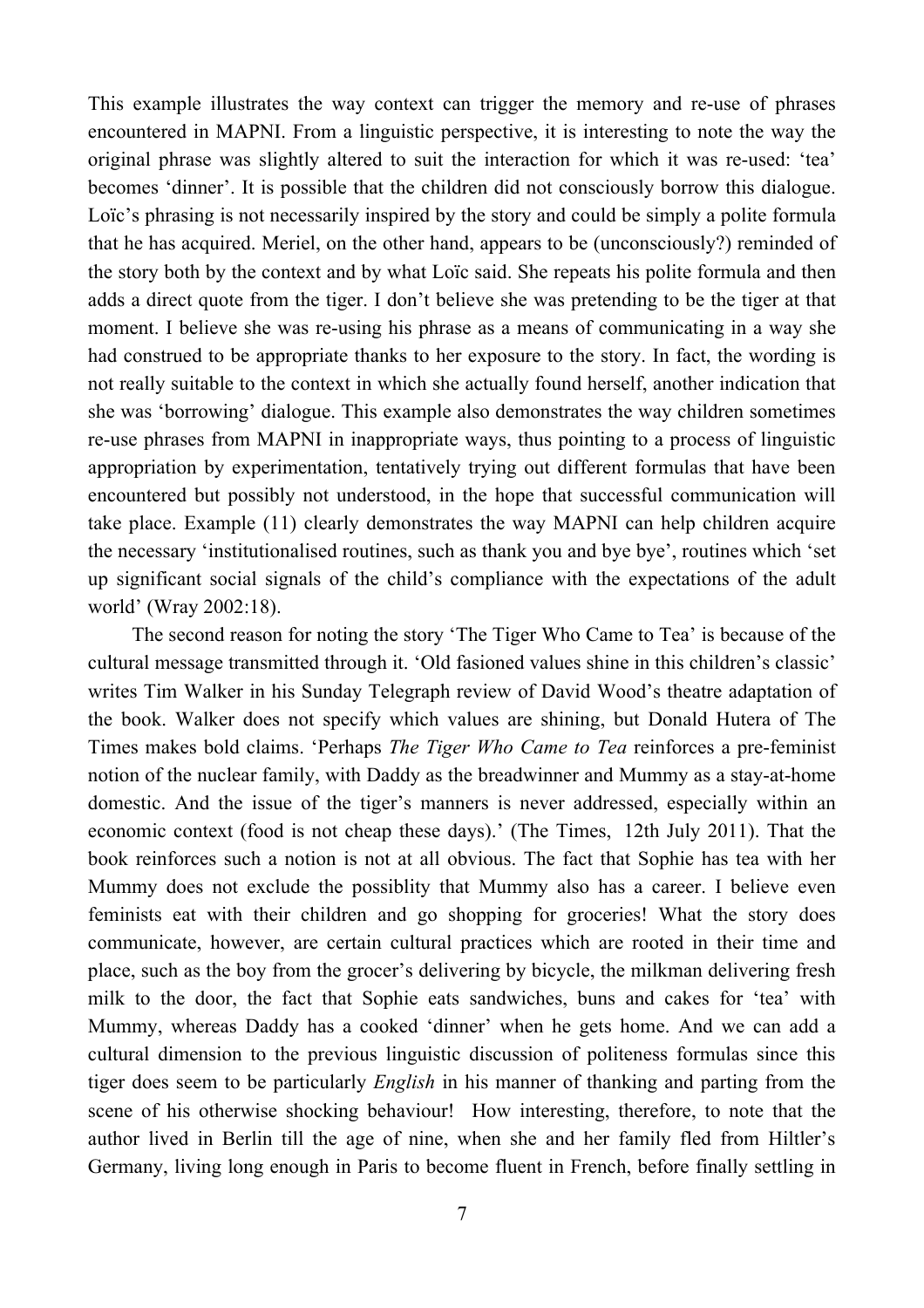London and learning English with an American family. Did this multilingual, multicultural child grow up to create an English tiger, or are we blinkered by our adult notions of identity and national stereotypes when analysing what could be a universal tale of childish pleasure in the unexpectedness and strangeness of impossible fantasy encounters within ordinary life?

#### **Inappropriate Re-Use**

Owen provides us with some interesting examples with his inappropriate re-use of a formula encountered in the storybook 'Sharing a Shell' by Julia Donaldson and Lydia Monks. He understood the message of the story, which is teamwork, achieving something by working together, each accomplishing the task they are best equipped for. However, he associated this notion with the title of the book, and also a frequently repeated phrase in the text, 'two/three friends sharing a shell', and went on to partially adapt the phrase to another context, ('friends' becomes 'boys').

Example (12)

| $\mathrm{C}$ : | what do you mean? |  |
|----------------|-------------------|--|
|----------------|-------------------|--|

Ow: Two boys sharing a shell.

C : Where?

Ow: there (points to group of boys on pitch)

C : I don't understand, Owen. How are they sharing a shell? Where's the shell? There are more than two boys.

| Ow: | Two boys sharing a shell, there. (points) |  |  |
|-----|-------------------------------------------|--|--|
|     |                                           |  |  |

C : Do you mean they are in a team?

Ow: Yes, in a team.

## **Variable Gaps in Frames: Communicative Variation**

The lines "Sit up nicely now, be good" and "oops a daisy, mop it up", from the baby board book 'Time for Dinner' were frequently reused by Meriel, when aged 2;8. During and after intensive reading of the book, which was a favourite for a few months, these lines quickly became mealtime usage, clearly with reference to the story we had shared. Whenever I asked a child to "sit up" or "sit nicely", Meriel would invariably add "be good", echoing the line from the book. Meriel did not content herself with merely echoing the text of the story. Her repeated use of the line "oops a daisy, mop it up" when a drink was spilled (example (13), enabled her to then move on to her own creation, example (14) which she said when an object was dropped on the floor.

Example (13) Me  $(2,8,15)$ : Oops a daisy, mop it up.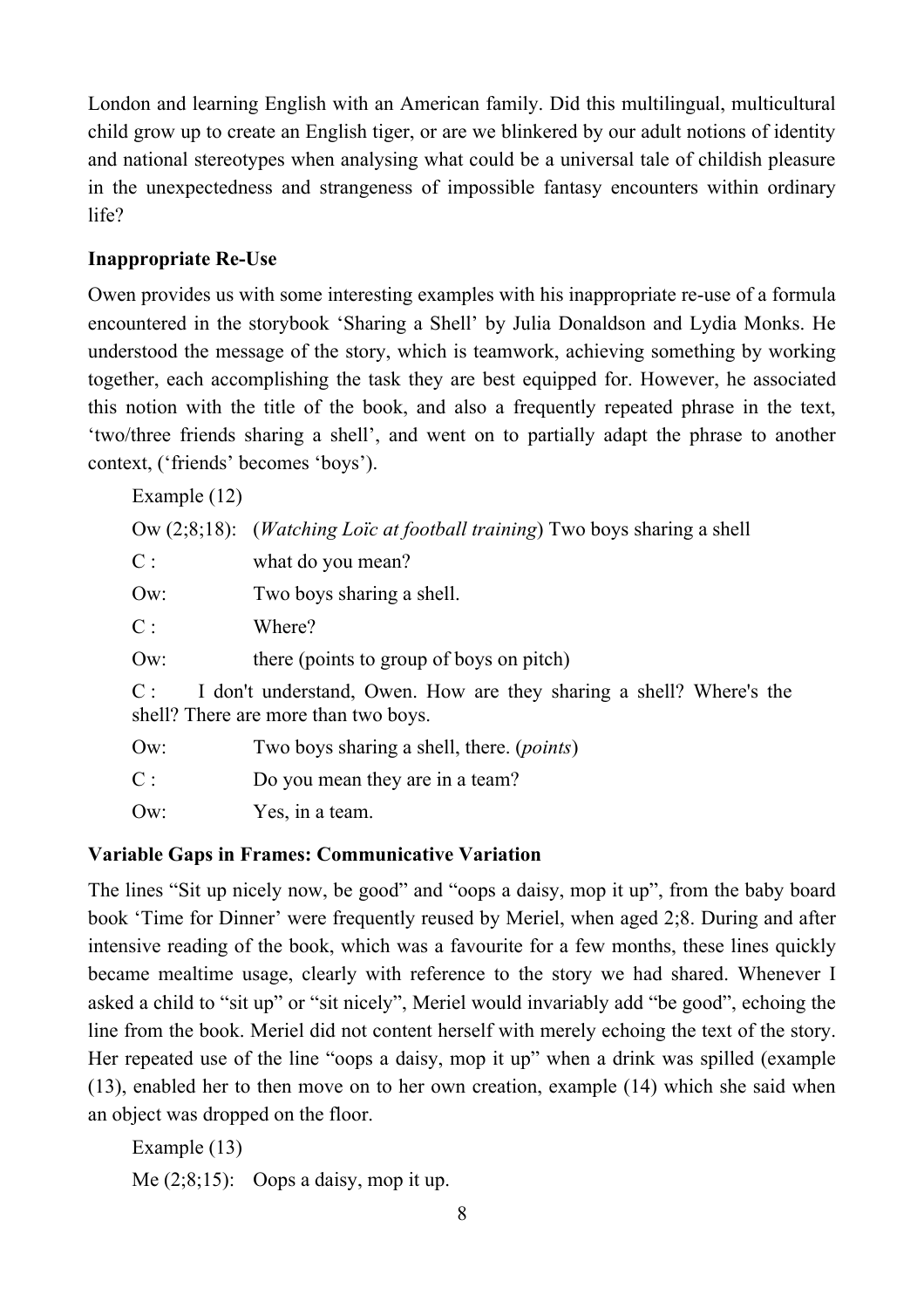Example (14)

Me  $(2,8,21)$ : Oops a daisy, pick it up.

Meriel's re-use of the formula demonstrates the ease with which such formulas are acquired from MAPNI and applied to the equivalent real-life context, particularly when the context is relevant to the child and forms a regular part of their personal experience. In terms of identifying the formulaicity of the expression, using Wray and Namba's criteria, we can note that it is grammatically unusual, and part of the wordstring lacks semantic transparency. It is associated with a specific situation, that of 'something has been spilled' and a specific register, 'language used with a small child'. This precise formulation is the one most used by this speaker to convey this idea. The wordstring is accompanied by a phonological pattern that gives it special status as a unit and is a repetition of something heard. It is a formula learned through imitation as Meriel encountered it before in communication from other people. Meriel's ability to move on to create her own version, "Oops a daisy, pick it up", is a lovely example of the way children learn that it is possible for a formula to have 'gaps' within the formulaic frame which can be filled according to the context. This example is a case of Wray and Namba's second kind of three possible types of variation: limited lexical variation: closed sets such as pronouns or a small group of interchangeable words.

#### **Variable Gaps in Frames: Creating For Fun**

The corpus also contains examples of the children playing with variable gaps in formulaic frames from MAPNI with apparently no function other than amusement and creativity. The following two examples demonstrate one of the ways in which MAPNI can provide a means for children to experiment with language, discovering what is semantically (im)possible and what is creatively acceptable.

Example (15) (variation on the song 'Old MacDonald had a farm')

Lo (2:6): Old MacDonald had a chair, e-i-e-i-o. With a sit down here and a sit down there.

Example (16) (variation on the song 'Do you know the muffin man?')

Lo  $(2,4)$ : Oh do you know the muffin elephant? (etc)

## **MAPNI and the Acquisition of Natural Translation Competence**

In a bilingual family, children may often translate when passing on messages, or codeswitch to repeat information to another person, as do the children in this study, but this is not what interests us here; we will focus on the translation of MAPNI. By analysing examples of their translation of stories, we can identify key linguistic elements, such as formulaic language, which help children to memorise and tell stories. Parental strategy, such as the one-person-one-language input condition may have an impact on children's awareness and manipulation of translation equivalents (Nicoladis 1998:105 in Baker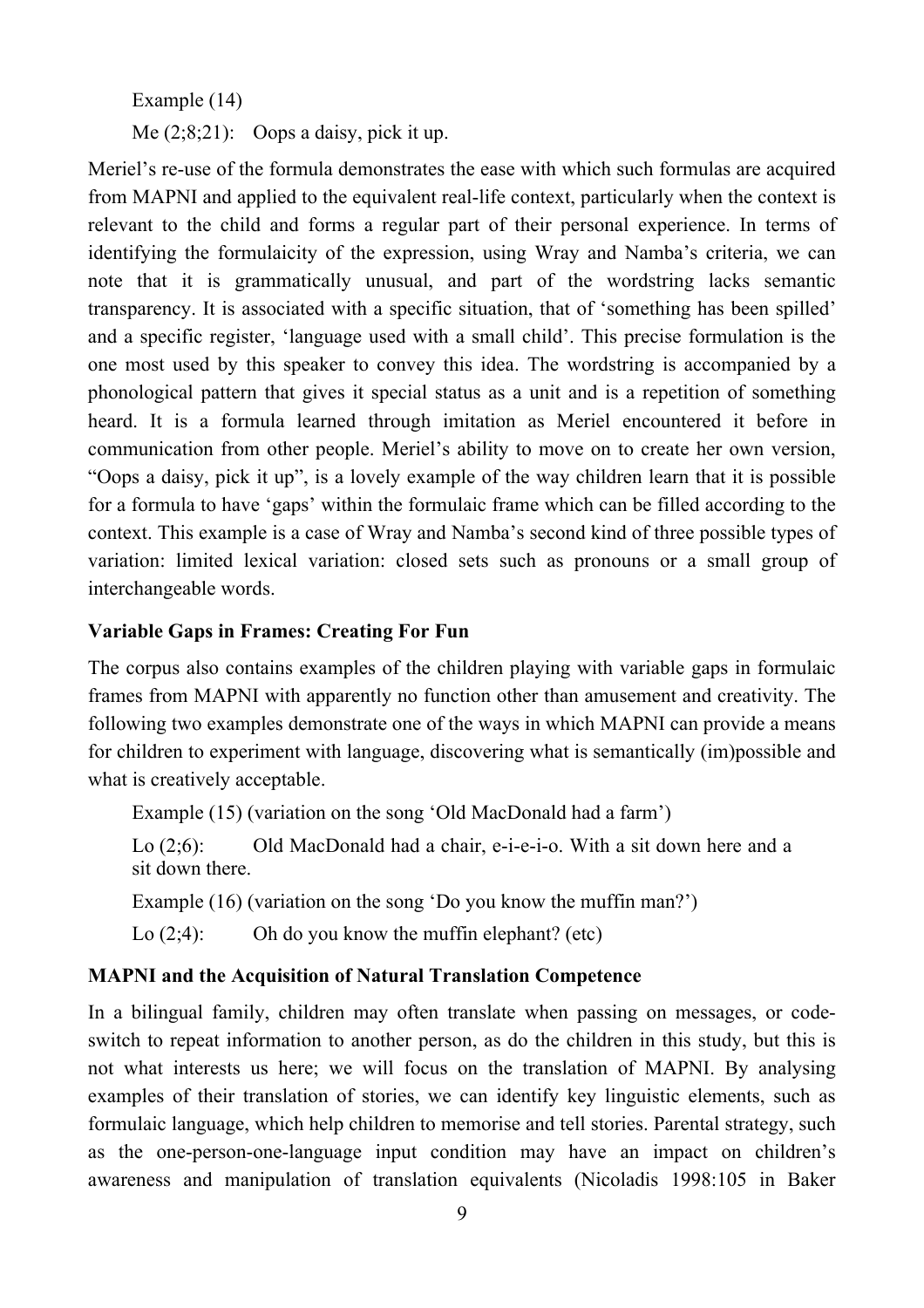2006:99; Clyne 1987 in de Houwer 1995:225). Such a strategy may help bilingual children learn early on to distinguish the symbol (word) from the concept. In our family, the bedtime story ritual sometimes provides a terrain for experimenting with translation and talking about the challenges involed as parent and child try to translate a story together. The children will grow up learning about the sometimes slippery nature of translation equivalents, particularly concerning things like emotion terms or abstractions. They will become aware of the fixedness and culture-specific nature of some phrases, and the possibility that in some cases the notion stays the same while only the words change. It may be thanks to such exercises that the child bilingual (who is bilingual since childhood) is equipped to provide culturally appropriate translations for terms and ideas whose subtelties may remain more elusive to the adult bilingual (who became bilingual as an adult). The notion of dual cultural knowledge for bilinguals (Kaya 2007) is open to discussion when referring to children, and depends on definitions of culture, and the exposure to culture in childhood. The study of the relationship between the acquisition of language and manifestations of culture traditionally aimed at children, (i.e. MAPNI), may provide some insight into this tricky question. Is the bilingual child, who is exposed to bicultural input of this kind, able to produce culturally appropriate translations? What can the translation process tell us about the child's developing lexicons and the organisation of their two languages?

At the time of the examples presented her, the subjects were pre-literate, natural translators / interpreters, who did not produce written translation (for the notions of 'natural' and 'native' translator see Harris and Sherwood 1978 and Toury 1995). Since this study is concerned primarily with narrative translation, we must distinguish between interpreting, or the reformulation of speech, and the translation of sung or spoken texts. Spoken texts, which are examples of decontextualised language which has been "constructed, reread, [and] reconstructed" (*ibid*) are accessible to the pre-literate bilingual thanks to other readers around her. The pre-literate bilingual child can produce a translation of a written text when that text has been read aloud to her in one language, and the child in turn tells the same story in another language. In this case, the young translator uses skills other than those used for the interpreting of spoken, conversational-type language acts, since she is truly translating a text, with all its textual specificities, even if the translation is presented in a spoken form. However, the child is not able to go through the construction and reorganisation process carried out by the literate translator, and the translation will remain spontaneous and instinctive.

For very young children, access to written stories is through being read to by a literate person, usually an adult, sometimes an older sibling. Most of the time, children look at a book while listening to the story and the illustrations are complementary, helping them to understand the text. Some children's books rely so heavily on the illustrations that simply reading the text, without referring to the pictures, would hinder full comprehension of the story. 'Toutes Les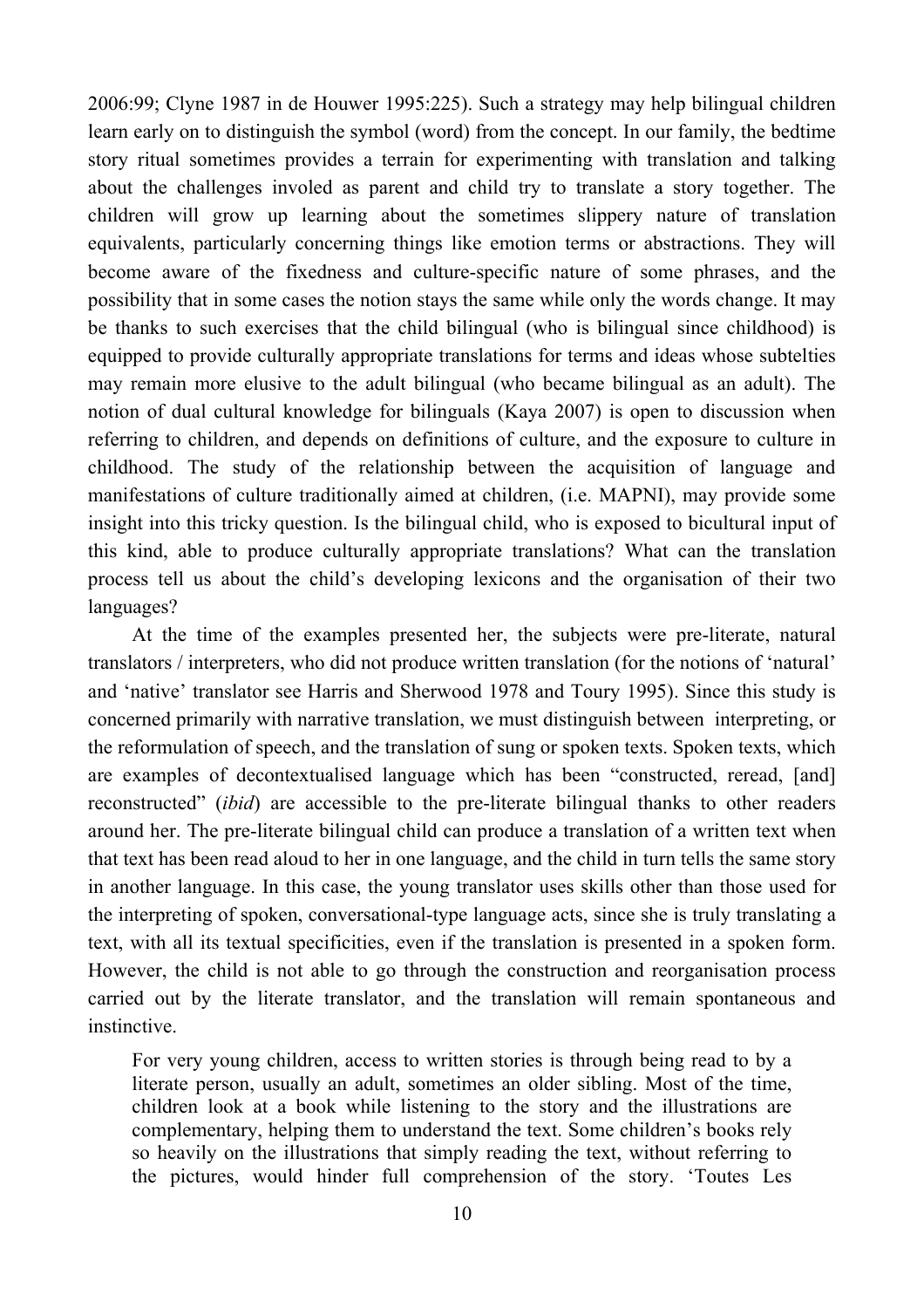Couleurs' is a good example of this kind of book. In order to translate it the children referred to the oral reading they had heard plus comments on the illustrations they had made together with their teacher and friends. The language is simple, direct, descriptive, and in the present tense. The translation of such a story could resemble the translation of an account of an experience, an ongoing event, or something heard in conversation, for example. More complex, traditional fairy tales, on the other hand, may be accompanied by illustrations, but do not depend on them for their meaning. The whole story is presented in the text, the language is more literary with the use of formulas and, in the case of French, the past historic tense. In order to translate them, equivalents must be found which have a corresponding register in the target language. The translation requires knowledge of textual language, knowledge that the child can only acquire if a literate person reads aloud to them. In his preface to Dalgalian (2000:12), Weinreich calls this knowledge "oral textual competence". The corpus contains two particularly interesting examples of the children's narrative translations. The first is a translation by Loïc  $(5,7)$  and then Meriel  $(3,5)$  of a story they had co-constructed with the other pupils and the teacher at school. The text of the original book, 'Toutes les couleurs', is composed of simple dialogue in the first and second persons. There is, in fact, no narrative text. However, since the narrative had been created orally by the pupils, using the text and illustrations as a guide, the translation Loïc and then Meriel gave me was in narrative form.

Example (18)

Text of 'Toutes les Couleurs'

Youpi! J'ai le derrière tout VERT. Miam! Maim! Des fraises!... Oh! J'ai la bouche toute ROUGE. Et PLOUF! J'ai les pieds tout MARRON. Wah! Les jolies fleurs! Tiens maman! C'est pour toi. Oh! Merci mon lulu, mais! Tu as les mains toutesJAUNES!!! Et le derrière tout VERT et la bouche toute ROUGE et les pieds tous MARRON. Oui maman! Je suis de TOUTES LES COULEURS. Et le BLEU? Tu as oubié le BLEU!

Example (19)

- Lo  $(5,7)$ : First the little rabbit rolls in the green grass and when he gets up his bottom is all green. He sees some strawberries and then his mouth is all red. Then he sees some mud. He splashes his feet in the mud. Then his feet are all brown. He picks some flowers and then he has his hands all yellow. He gives them to his mummy.
- C: what does he give?
- L: The flowers. Then his mummy says, "you need some blue. Go in the bath". And then the little rabbit doesn't have any colours any more.
- C: Does he become a particular colour after that?
- Lo: White. White is his normal colour.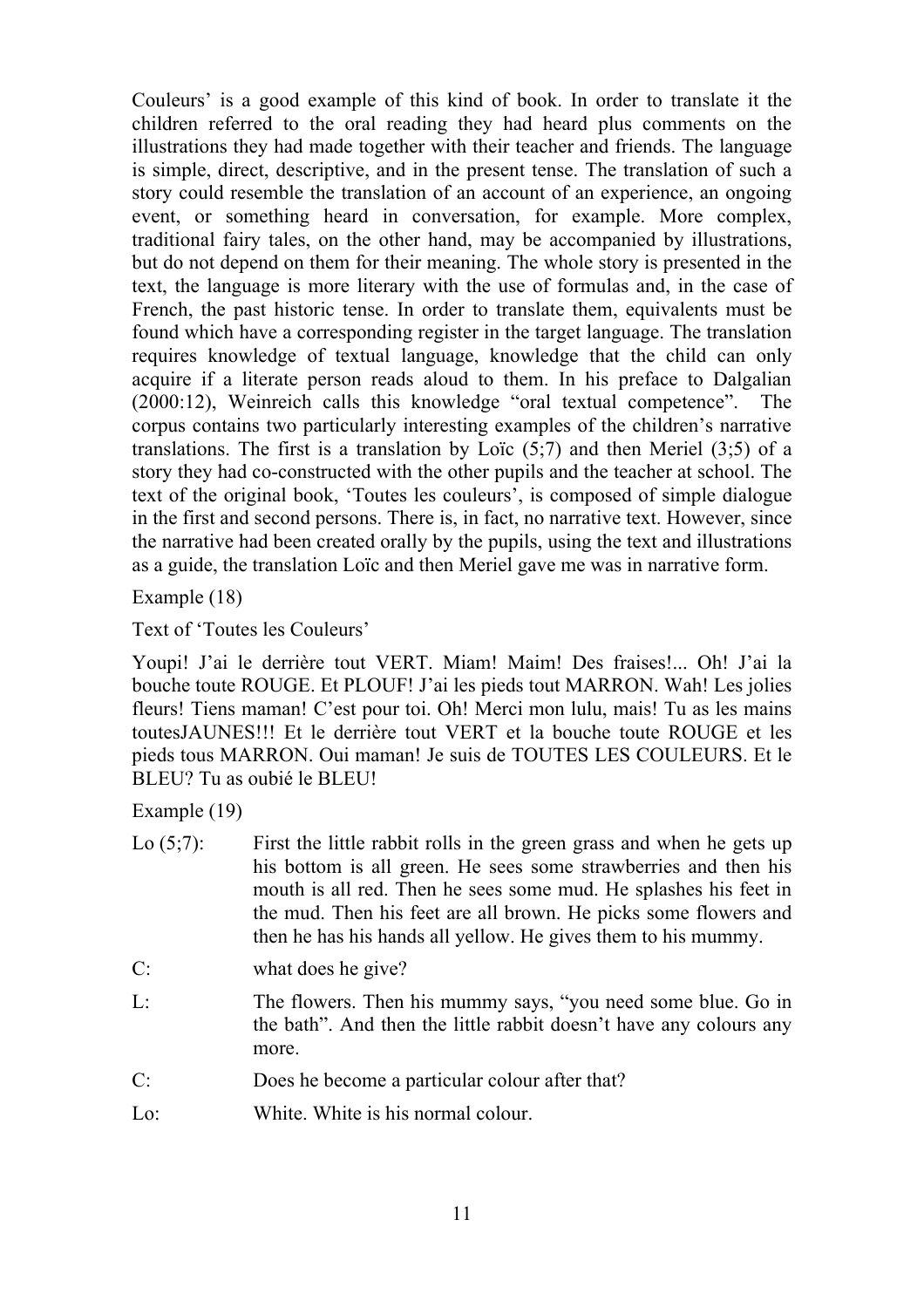#### Example (20)

Me (3;5): The little rabbit's all white. And the rabbit's got every colour but not blue. He's go in the grass and get his botton [bottom] wet. He's step in the mud for get his feet all brown. How about the flowers. I not say. He give the flowers to his mummy and he's got all yellow. He's need some blue. He's eat some strawberries and get his mouth all red. Something else. But not the same. I go to bed!

Meriel had been listening to Loïc and then wanted to tell the story too. It is probable that she was largely influenced by Loïc's version. I found these translations so interesting that I borrowed the book from the teacher who explained to me how the group of children had told the story together, with the help of the illustrations, adding their comments to the dialogue which had been read aloud. When the children switched to English to tell the story, were they translating the speakers or the text? To what extent did they understand that they were dealing with a text, and what influence did this understanding have on their translation strategy? The following example provides us with some clues. Meriel had another go at translating the same story. This time, I gave her the book and asked her to tell the story first in French and then in English. I recorded her on video; here is a short extract:

Example (21)

| $M(3;5)$ : | Yeah! Um, youpi!                                                          |  |  |  |
|------------|---------------------------------------------------------------------------|--|--|--|
|            | Oh! J'ai, um je, I've got my bottom all green!                            |  |  |  |
|            | Oh! Yum yum! Je vais manger quoi?                                         |  |  |  |
| C:         | Strawberries.                                                             |  |  |  |
| M:         | I gonna eat the strawberries, and then I'm gonna get my mouth all,<br>all |  |  |  |
| C:         | Red                                                                       |  |  |  |
| M:         | Red                                                                       |  |  |  |
| C:         | that's right                                                              |  |  |  |
| M:         | Oh! J'ai la bouche toute rouge. Oh! J'ai les pieds touts marrons.         |  |  |  |

Firstly, we can note that here Meriel provides a translation of the text of the book and not a narrative. This may be because she is 'reading' to me from the book and I can see the action for myself in the pictures. She might assume I don't need narrative explanation of the events, or she may be reproducing what she remembers hearing her teacher say when reading aloud. We can see from this extract that Meriel was still acquiring colour terms. When translating the book into English she code-switches frequently, and not always in the usual direction. In this extract we can see how she code-switched to French to ask me a question, whereas she usually speaks to me in English. It may have been triggered by the French word 'fraise' being the first to come to mind, since in her earlier telling of the story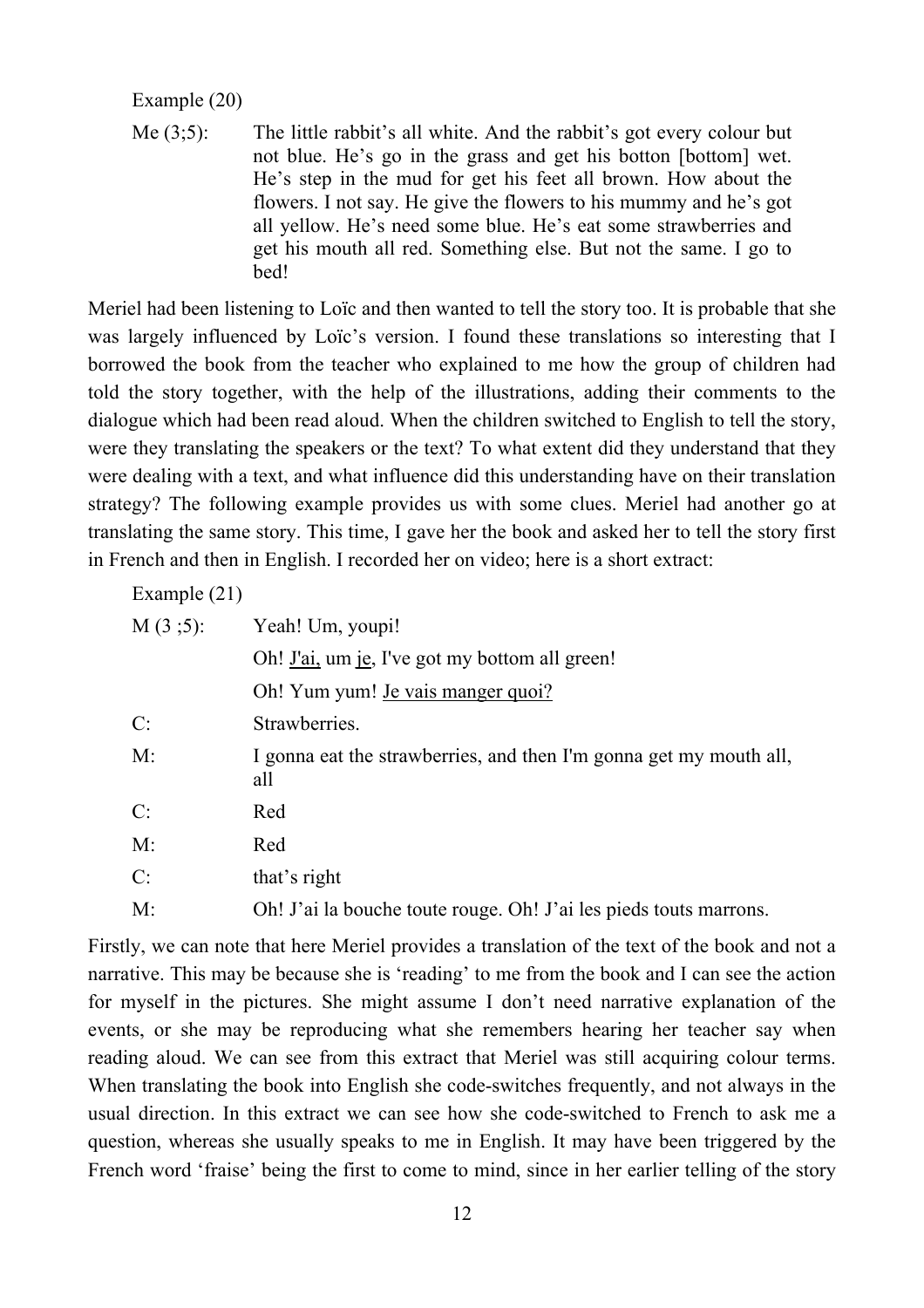in French she had no trouble with this word, and a memory lapse concerning the English equivalent 'strawberries'. Meriel's use of "I've got my bottom all green" instead of "my bottom is all green" (which is the way I translate it later on), is a more appropriate one, since it can include the meaning of having caused oneself to become green, an element of cause and effect which is a pertinent interpretation of the story. It is more likely due to luck than design, nevertheless it works. It is possible to argue that Meriel's exposure at home to the variable formulaic frame in expressions like "you've got your sleeves all wet" or "you've got your face all mucky", has directly enabled her to produce this very natural translation by taking into account the reaction of the little rabbit's mother, of chiding the little rabbit for having got himself in a mess, reaction that Meriel could firmly identify with!

The last examples come from a bilingual 'Sleeping Beauty' book that Loïc and I made using his drawings when he was aged 5;5. He began by dictating the story to me in French. I then read him what I had written and he translated his own text into English. The story contains examples of formulaic story-telling phrases such as 'Once upon a time, a long time ago' and its translation equivalent, 'il était une fois, il y a longtemps'. Sometimes no equivalence is provided, as with 'and they lived happily ever after' which Loïc did not translate. We can see that Loïc's fairytale vocabulary is pretty good in both languages. He correctly uses the terms 'roi, reine, princesse, prince' and 'king, queen, princess, prince', 'cauldron' and 'chaudron', 'sorcière' and 'witch', 'dragon', 'château' and 'castle'. He has trouble with 'rouet' and 'spinning wheel', although I am certain he had heard the English 'spinning wheel' in stories before. To replace his lexical gap, Loïc gives a functional definition, which differs slightly across languages, demonstrating the question of translation equivalents:

Example (22) Lo (5;5) ...un objet pour faire de la laine ...another object to do some cotton

Does Loïc believe that 'laine' and 'cotton' are the same thing? Or does he choose an English option from the same lexical group, with similar properties, because the real translation equivalent of 'laine', and the more appropriate 'fil / thread', are unavailable to him? Sometimes Loïc's vocabulary is more precise and suitable for a fairytale in one language than the other (23) and sometimes cultural influence is detectable in his vocabulary choices (24):

Example (23)

Lo (5;5): Le roi enferma sa fille dans une petite chambre. (trans: *the king locked his daughterin a little bedroom*)

The king locked his daughter in the cellar.

Example (24)

Lo (5;5): Elle tomba sur le carrelage. (trans: *She fell on the tiles*)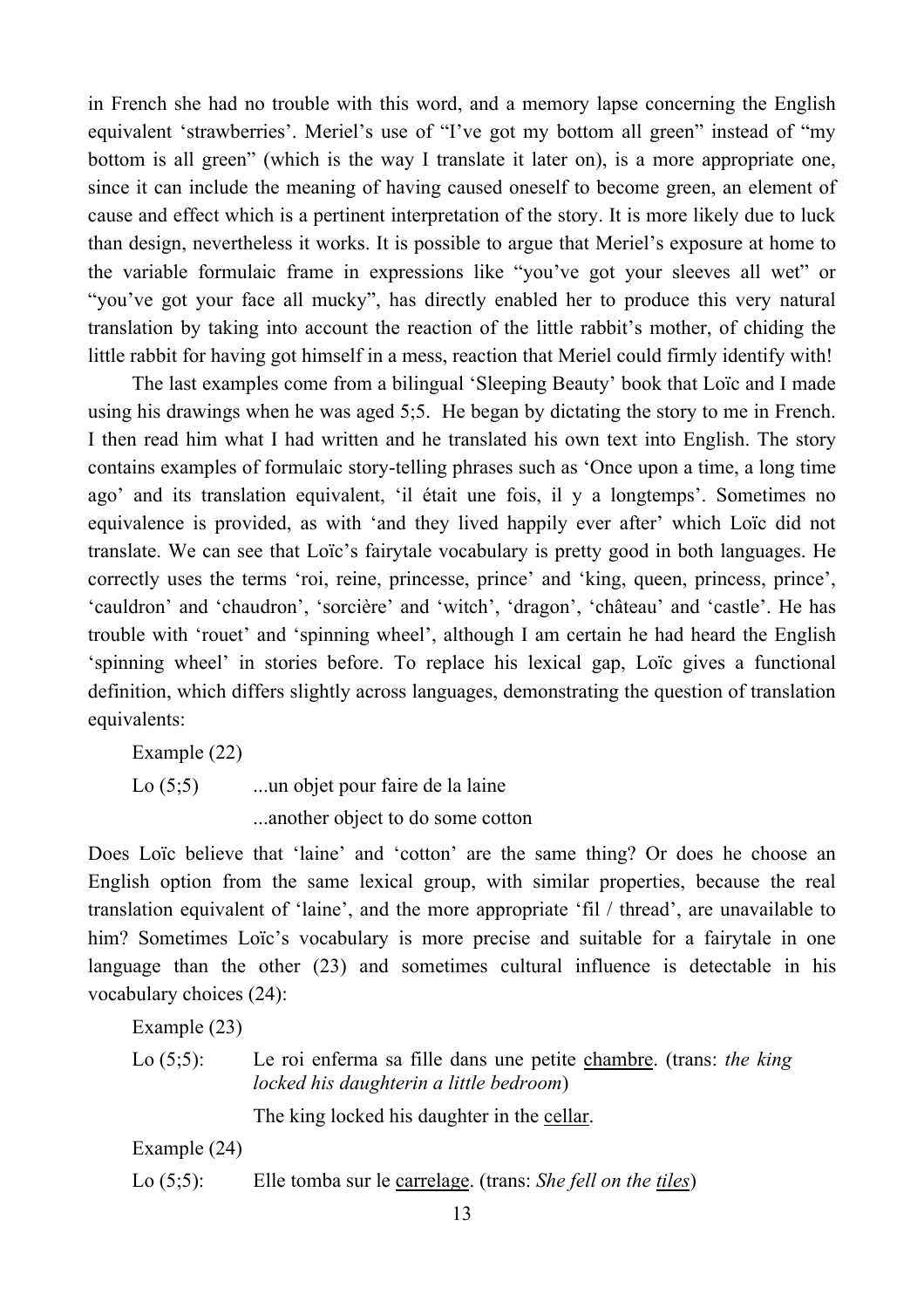She fell on the floor.

Here, Loïc's version conjures up images of French homes, where floors are commonly tiled and the floor is often referred to as 'le carrelage' (the tiles). In the next example, Loïc produces a linguistically correct but culturally inappropriate translation. It would have been more appropriate to use a phrase such as 'don't worry' or 'it's alright', since in the situation he has created in his story the speaker is comforting the princess.

Example (25) Lo  $(5,5)$ : C'est pas grave... It doesn't matter...

Loïc's confusion no doubt stems from the common French usage of 'c'est pas grave' when comforting a child. Here we can see that despite his understanding of the words in both languages, and his otherwise correct choice of whole phrase translation equivalent, he cannot see the cultural inappropriateness, even though he would never have heard me, or any other English speaker he knows, say 'it doesn't matter' to a crying child.

#### **The role of formulaic language in children's narrative translation**

Wray's explanation of the balance of analytic and holistic language processing from birth to adulthood (Wray 2002:133), could lead us to hypothesise a parallel development of the manner in which bilingual children approach translation acts. During the first, holistic, processing phase, (from birth to age 2) the bilingual child might tend to translate formulas, or entire sequences, which are stored whole in the bilingual memory. During the second phase, (age 2 to 8), of analytic processing, the child may break up sequences in order to process and translate them. As a result, the child may have to produce a greater effort to generate new sentences from their components and the language's grammar, with a translation of components, rather than sequences, taking place. In this case the child will be confronted with the difficulties of analytically translating fixed formulas and idioms, for example. In the third phase of language processing (age 8 to 18), the child might then gradually return towards a more holistic translation strategy which, in phase 4 (adulthood) would involve a balance between the translation of equivalent sequences and equivalent components.

Close examination of translated sequences can show us some of the linguistic challenges of translating formulas, whether they be fixed formulas for the entire speech community or for the individual child. Examples (26) and (27) indicate that the French sequence, which we could model as [VERB of movement + jusqu'à + PRON], is formulaic for Loïc despite it not being the most natural form of expressing the idea. We can wonder whether his understanding and use of this sequence is confused by interference from English to French, since the English version of Example (26) is quite acceptable, whereas the French version would have been better expressed 'il traversa la forêt en courant'.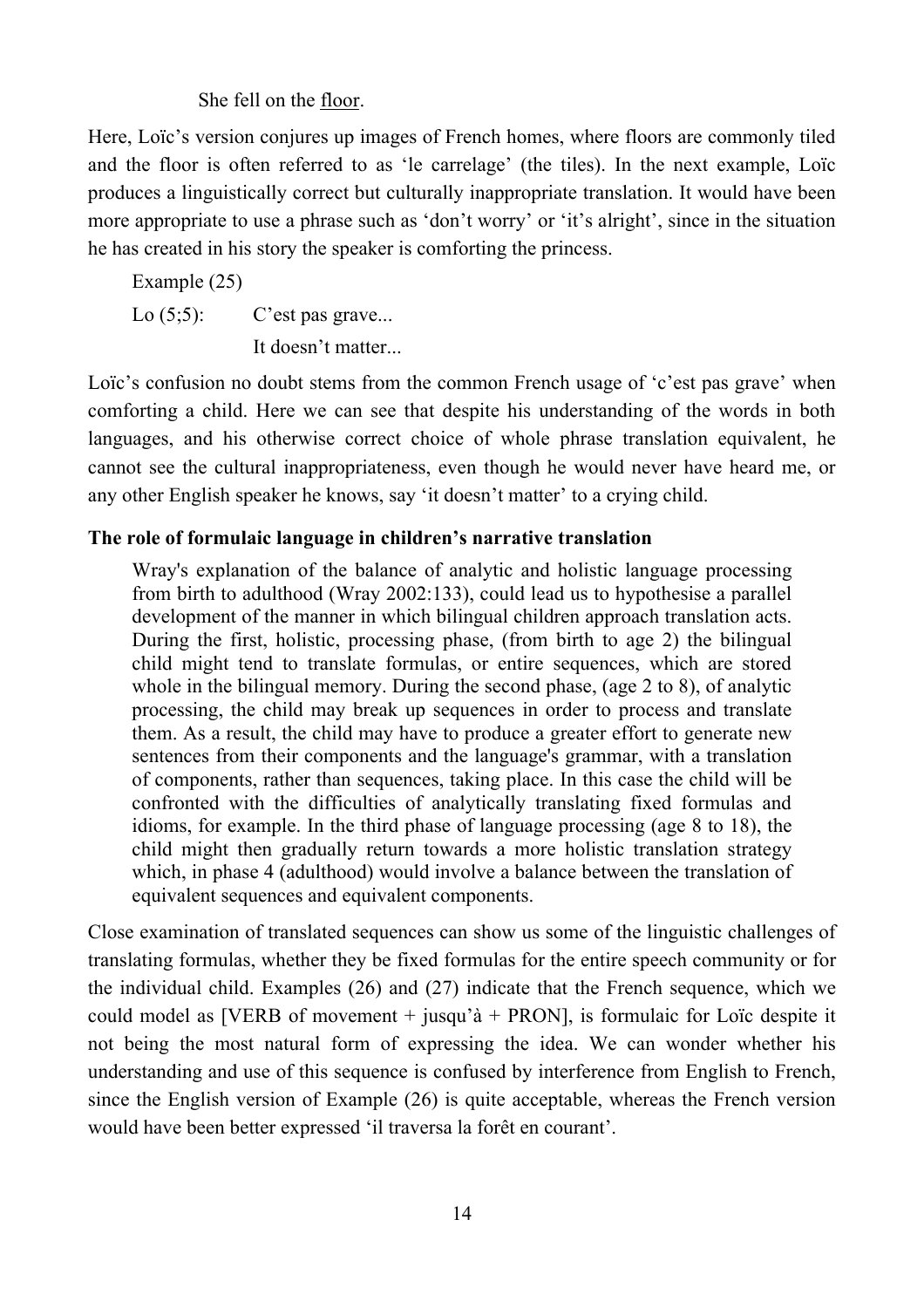Example (26) Lo(5;5): Il \*coura jusqu'à l'autre côté de la forêt He ran all the way to the other side of the forest Example (27) Lo(5:5): Le prince \*vu dans le canal un dragon qui vola jusqu'au prince. The prince saw a dragon which came up to the prince, flying.

In example (28) we meet again, a year later, the formula presented in example (3) which Loïc had first encountered in the 'Thomas and James' book.

Example (28) Ca \*l'apprendra cette petite fille That will teach her a lesson.

This example serves to reinforce the judgement of this sequence as formulaic. Not only does Loïc use it repeatedly, on many different occasions, but he also attempts to translate it into French as it is, rather than using a more appropriate, equivalent expression. Such an example may suggest that Loïc was in the second phase of acquisition, moving towards a more analytical processing, breaking down strings and trying to translate them component by component, rather than seeking a holistic translation equivalent, as he would have been more likely to do in the first phase of acquisition.

# **Conclusion**

A systematic analysis of the data collected so far has only served to add weight to my intuitive belief in a gradual accumulation of language, knowledge, and thought on both an individual level and a societal one. I belive that the human race is a vast network advancing as one thanks to each individual contribution. We inherit our predecessors' experience, we appropriate it and add to it, and then pass it on. The gradual transformations which undergo language and culture are evidence of this process, simulateneously the cause and result of it. The early beginnings of the process on an individual scale can be observed in the acquisition of language and culture by children. The manifestations of language and culture that are literature, music, television and cinema (among other things), are available to children from an early age, and as children are exposed to these media they are invited to become a part of that vast network, to appropriate for themselves the fruit of the reflection and creation of those who have gone before. They are implicitly presented with the possibility that they too may make a contribution.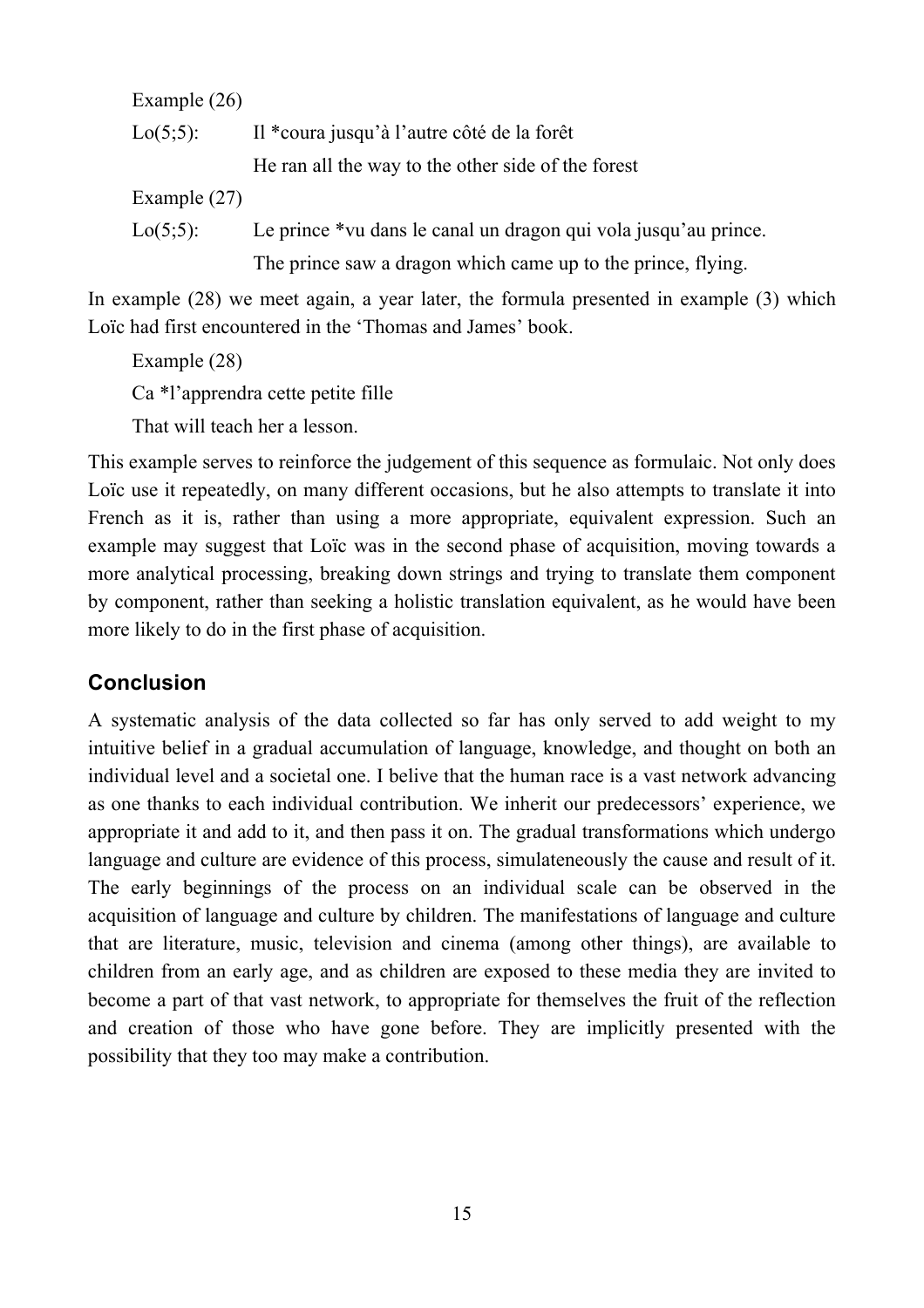#### **References**

- **Armitstead, Claire.** Saturday 29 November 2008. *Tiger! Tiger! Burning bright.* Interview with Judith Kerr in The Guardian,
- http://www.guardian.co.uk/books/2008/nov/29/judith-kerr-tiger-came-tea?INTCMP=SRCH last accessed 05/01/12
- **Asher, James.** 1984. 'Language By Command. The Total Physical Response approach to learning language'. *The Way of Learning* 35.
- **Baker, Colin.** 2006. *Foundations of Bilingual Education and Bilingualism.* Clevedon: Multilingual Matters.
- **Dalgalian, Gilbert.** 2000. *Enfances Plurilingues.* Paris: L'Harmattan.
- **de Houwer, Annick.** 1990. *The Acquistion of Two Languages from Birth : a Case Study*. Cambridge: Cambridge University Press.
- **Harris, Brian.** 1980. 'How a Three-Year-Old Translates' in E.A.Afendras. (ed.). 1980. *Patterns of Bilingualism,* (pp.370-393). Singapore: Singapore University Press.
- **Harris, B. and Sherwood, B.** 1978. 'Translating as an Innate Skill' in Gerver, D. and H.Sinaiko. (eds.). *Language, Interpretation and Communication,* (pp.155-170). New York: Plenum Press.
- **Hutera,** Donald. *The Tiger who Came to Tea at the Vaudeville Theatre*. The Times. 12th July 2011. http://www.davidwood.org.uk/latest\_news.htm last accessed 05/01/12
- **Kaya, Burce.** 2007. 'The Rôle of Bilingualism in Translation Activity'. *Translation Journal* 11/1.
- **Krashen, Stephen D.** and **Tracy D. Terrell.** 2000. *The Natural Approach. Language Acquisition in the Classroom.* Harlow: Longman.
- **Sanches, Mary** and **Barbara Kirsehnblatt-Gimblett.** 1976. 'Children's Traditional Speech Play and Child Language' in Backhouse, Anthony and Barbara Kirshenblatt-Gimblett (eds.). *Speech Play: research and resources for studying linguistic creativity.* Philadelphia: University of Pennsylvania Press.
- **Toury, Gideon.** 1995. *Descriptive Translation Studies and Beyond*. Amsterdam: John Benjamins.
- **Walker, Tim**. *Roar talent*. Sunday Telegraph. http://www.davidwood.org.uk/latest\_news.htm last accessed 05/01/12
- **Wray, Alison.** 2008. Formulaic Language: Pushing the Boundaries. Oxford: Oxford University Press.
- **Wray, Alison.** 2002. *Formulaic Language and the Lexicon*. Cambridge: Cambridge University Press.